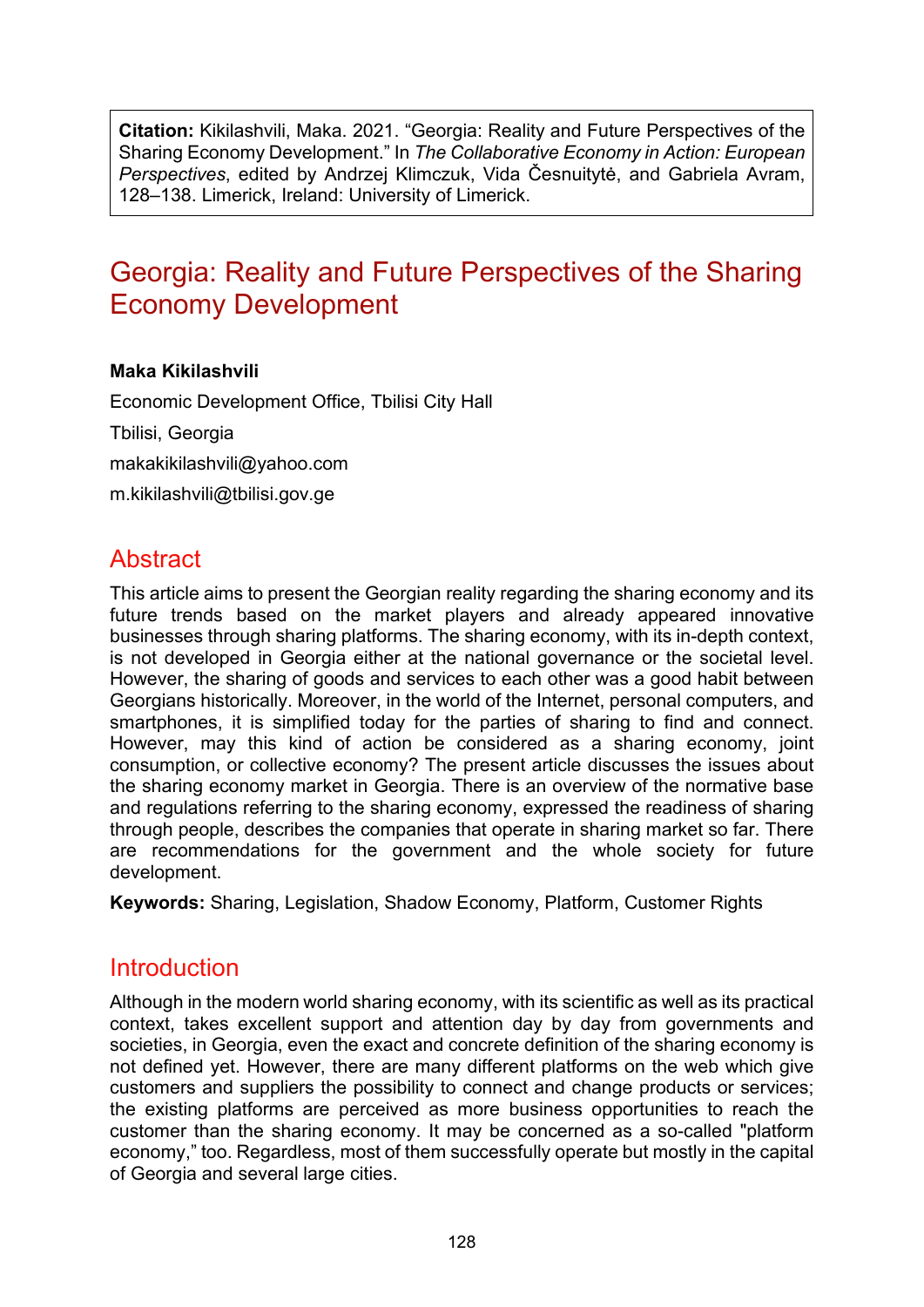As for the sharing economy context itself, in its authoritative content means "an economic system, that unlocks the value of underused assets through platforms that match 'needs' and 'haves' in ways that create greater efficiency and access" (Petropoulos 2016). It is worth mentioning that people in Georgia used to share goods and services for a long time without Internet communication. Many years ago, it was a common custom for Georgians to distribute used school books to the next generations, to give them to their neighbours or relatives, but without any platforms and free of charge, of course. Also, sharing any household tools and even cars between neighbours or friends was a widespread habit here. However, several authors all over the world think that when sharing happens through the market intermediary, or when the company is an intermediary between users and consumers who are not familiar with each other, it is not the sharing economy concept at all. In the sharing economy model, the customers have direct access to the goods or services and a person who has them (Eckhardt and Bardhi 2015).

Later, people were arranging the market for old things in Tbilisi, the so-called "flea market." They were gathering second-hand items at their homes and sharing them on this market with others. Such practice used happened in the open air without any platform. Recently, the "flea market" moved to the Internet space, but not by the same name. Owners are now spreading information about their old things through various websites to reach the customer and share things not only free of charge but also with a fee.

If sharing economy is an unconventional model of accessing the goods and services in which people rent or share items, automobiles, houses, others based on a mutual agreement, such kind of practice for sharing goods has a long history in Georgia. However, it has a minimal share in the whole economy and is mainly represented by the rental of real estate, cars, and specialised techniques. There are also a small number of people and organizations that rent small household items, such as digital household equipment and sports equipment for hiking or mountaineering.

As already mentioned above, the practice of a sharing economy exists in Georgia. However, the conceptualisation of sharing economy, the formation of legislative or tax measurements do not stand on the agenda either at the local/regional or the state-level so far. Notably, forming, developing, and promoting the sharing economy as a specific direction are future issues for Georgia.

The purpose of this report is:

- To explore the local market of sharing economy.
- To describe the market players.
- To review a legislative/normative base that promotes or addresses the principles of a sharing economy.
- To identify the factors that break the development of sharing economy.
- To make recommendations for further development, research, and promotion of the sharing economy.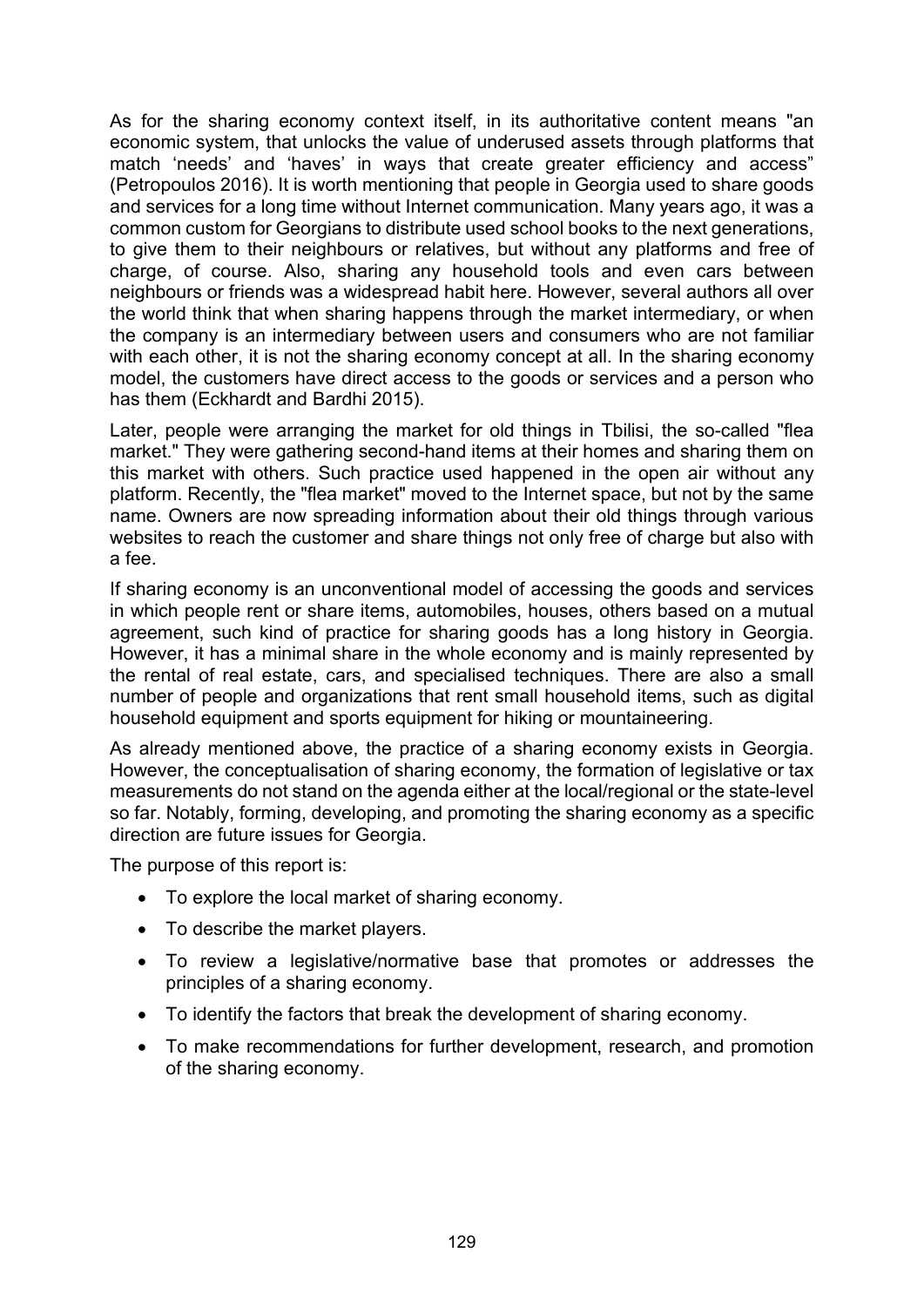# **Definition**

Nowadays, the phenomenon of the sharing economy is actively spreading around the world between private companies and consumers, as well as modern economic trends of academic researchers. People share what they have—their own tangible and intangible assets for money or for free via Internet-based platforms, which, in turn, creates a new business model and a unique research field. Its most well-known definition is joint consumption, although there are many other explanations of the sharing economy. Sometimes companies, who want to enter the market and establish their business model are calling themselves part of the sharing economy. This kind of description confuses customers (Gorog 2016).

The term "sharing economy" and its context is not clear for the majority of the population of Georgia, too. A part of the society thinks that the sharing economy allows one to access the property person free of charge. Others believe that the sharing economy is a secondary market, where consumers can purchase and consume items with low costs; one perception is that the sharing economy is a model in which individuals connect to person-to-person without the involvement of third parties, and they reach an agreement to exchange by negotiation. According to this point of view, the electronic business of the company is not part of a sharing economy. In contrast, others consider that simply renting can be an example of a sharing economy. The only issue everyone agrees about is that the models of sharing economy have platforms on the web.

It is worth noting that there are a lot of buying/selling rental real estate platforms operating in Georgia. One has to pay a fee to post an announcement for a specific time. But the model runs as an electronic business.

In 2014, the information about sharing economy appeared in journals for the first time in Georgia. The meaning referred to the concept that accessibility the products and services is more important than ownership of them. The sharing economy model gives a way to share something at any price or for free ("Forbes Georgia: What is Shared Economy?" 2014).

Later, in 2017, the phrase "sharing economy" appeared in the web journal, by the meaning of a hybrid economy, or as "peoples' economy," because humans are the main actors of the production exchange process. They participate in the process individually, in groups, by companies/organizations and associations in the "sharing economy." People are the leading suppliers of goods, products, and services. They create, work out, produce, and distribute. The process goes on between people, person-to-person (P2P) way. The sharing economy allows individuals and groups to earn income from their assets.

In this approach, sharing economy, along with having financial benefits, reduces resource-wasting. Joint consumption or sharing of different items that we own but do not use for some time supports the sustainable development of the household economy and the country's economy, too ("Forbes: What is sharing economy, and why it means peoples' economy?" n.d.).

### Key Questions

By the quick overview of government, legislation, and society in Georgia, it is clear that the term "sharing economy" is not established yet here. However, normative acts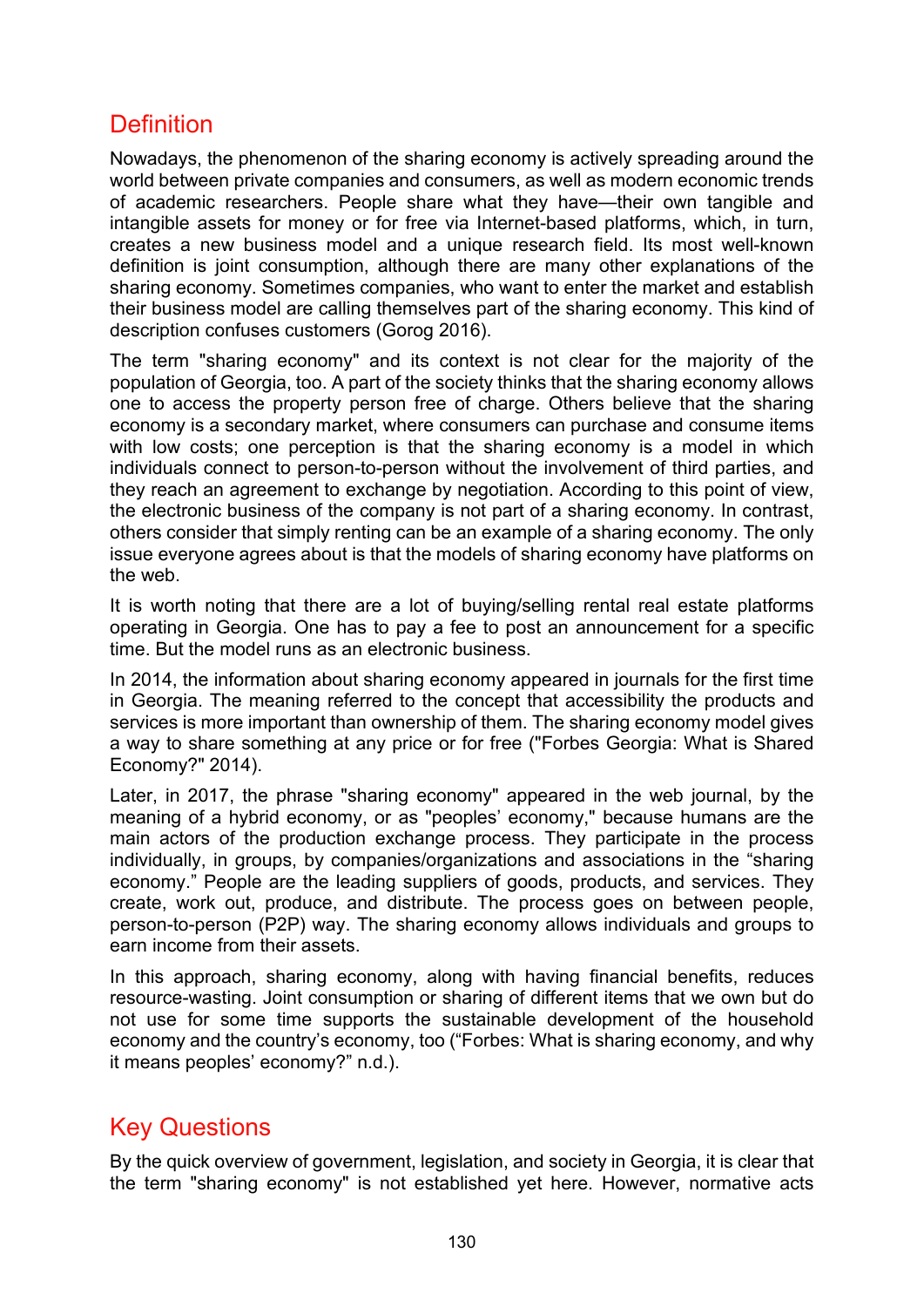regulate essential aspects of mortgaging, purchasing, or hiring of real estate as well as transferring passengers.

One of the essential issues is who represents the driving force of the sharing economy in Georgia. Although thanks to the Internet and smartphones, finding and connecting parties to each other is simplified, also, buying/selling websites appeared in Georgia many years ago. Can these actions be considered as a sharing economy, joint consumption, or collective economy? Is there P2P sharing, or are they merely digital business platforms?

While the income from real estate renting is subject to taxation, the revenue from renting anything besides real estate—is not. Anybody who rents small household items is free of any taxes until registering as a business organization. As mentioned above, some people and organizations rent digital household equipment and sports equipment for hiking or mountaineering without charges. Will it somehow support the development shadow economy in Georgia?

### **Examples**

In Georgia, presently, there are 589 websites of electronic commerce on the Georgian web, 1383 for business, trade, and advertising, and 840 service platforms. Several of them may be considered as a model of sharing economy platforms.

Recently, Airbnb Market has been emerging in Tbilisi. Since 2016 Airbnb has been a high-yielding investment for individual properties. Buying or renting flats for sub-renting has become a successful business model. The market seems oversupplied; almost 65% of property does not get booked at all for three years until 2019 (Bochorishvili and Samkurashvilli 2019). [www.ka.airbnb.com](http://www.ka.airbnb.com/)

Another example of the sharing economy is [www.damemgzavre.ge,](http://www.damemgzavre.ge/) which connects the passengers and owners of vehicles. If a client's desire and a driver's route coincide, they will meet and ride together, such as Uber. Passengers do not pay the expensive market price and travel at a low price. The driver gets additional income by taking the customer, and at the same time, he does not change his route. So, they both have mutual benefits. But it has not many customers yet. [www.damemgzavre.ge](http://www.damemgzavre.ge/)

Recently, Tbilisi Mayor introduced a new initiative, which is a private business in Tbilisi. AiCar is the first car-sharing service in Georgia with electric cars. The mission of AiCar is to provide the residents and guests of Georgia with the most ecological, innovative, and comfortable alternative to a taxi or a personal car. Car-sharing is a short-term car rental. Cars with keys in the lock are parked all over the city and are waiting for their drivers. One does not need to come to the office and pay in advance. The project runs by the car-sharing mobile application. One can just download the app and enjoy the freedom of movement with one click. www.aicar.ge

Since 2016 in Georgia appeared Russian Yandex taxi with the damping prices, which, indeed, competed with local taxi companies. As a result, many corporations went bankrupt and went out of the market. The mobile and online platform of Yandex has a very convenient way to call the vehicle, fast-tracking system, possibility of individual and additional requirements of the passenger, detailed information about the driver and its vehicle, the ability to control the driver's motion on the map. The company has quickly managed to establish its market share in the Georgian market and can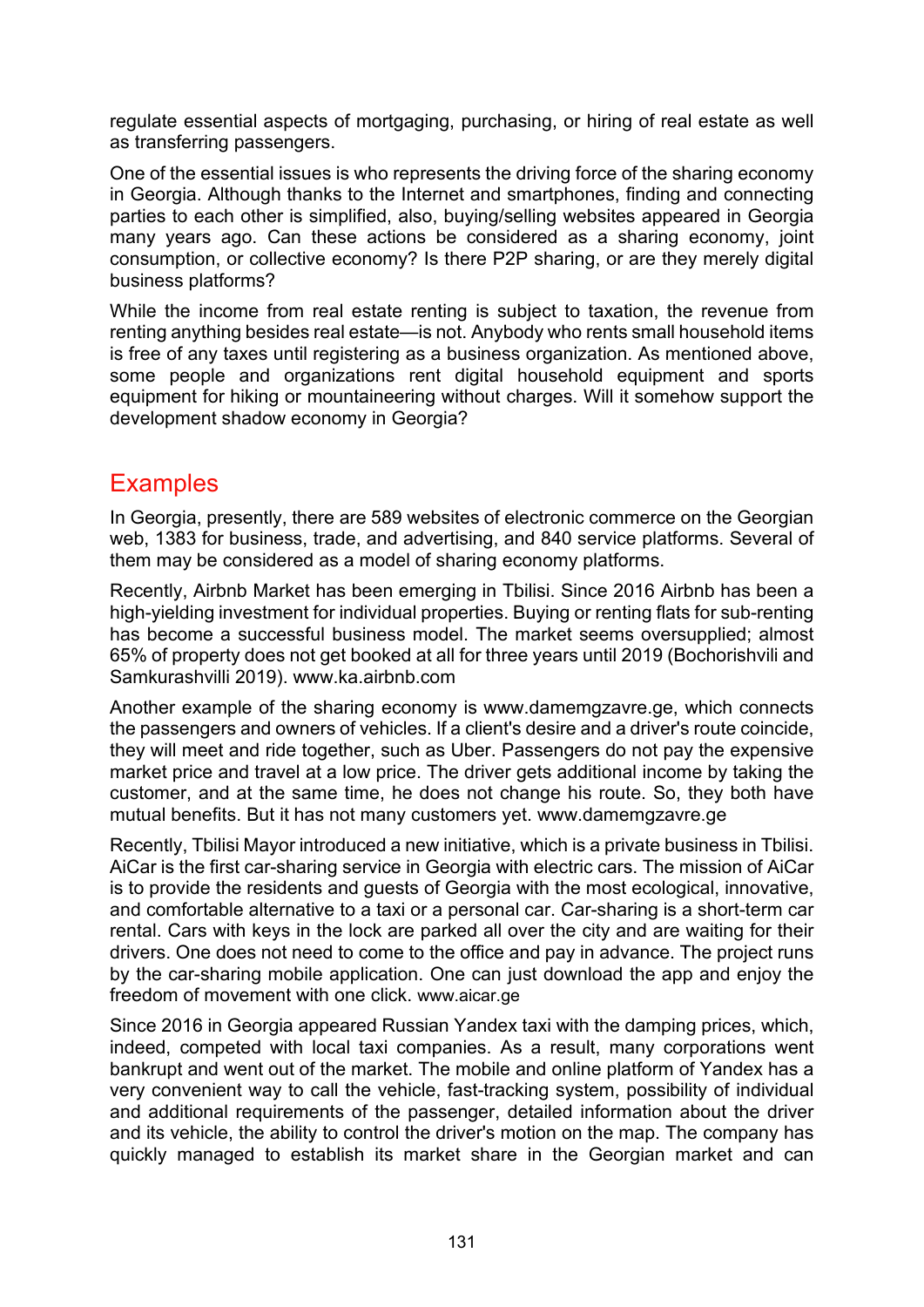strengthen its position with its multifunctional and comfortable application. Yandex operates only in large cities in Georgia. [www.taxi.yandex.com.ge](http://www.taxi.yandex.com.ge/)

One of the oldest websites in Georgia is [www.mymarket.ge,](http://www.mymarket.ge/) which is an online marketplace, and the main focus is almost every type of secondary item, except automobiles. Here one can find agricultural items, animals, plants, antiques, audiovideo and photo equipment, books, stationery, art and industrial equipment, children's products, clothing and accessories, computers and electronics, furniture and decor, health and medicine, home techniques, jewellery, mobiles and communication, music instruments, repair and building materials, souvenirs, hand-made items, sports, tourism, and recreation, weapons, and security systems. "MY" is a mother page that has several daughter pages. One of them is "www.mymarket.ge," another is "myhome.ge" where are advertisements about apartments or houses for rent or sale. It is like Airbnb but without the possibility of indicating check-in and check-out dates. A customer has to ring the owner and ask for free dates. "Myauto.ge" is another page under "MY" where one can buy/sell or rent cars, "myjobs.ge" is a website where there is information about job vacancies [\(www.mymarket.ge\)](http://www.mymarket.ge/).

Menu Group is a delivery provider system that delivers food, floral, festive cakes, alcoholic/non-alcoholic beverages, and other products to the desired location. While cooperating with restaurants and shops, this service is available in Georgia since October 2014. The Group itself has British origin, and it is the holding company of the former CIS countries and venture funds. "Menu.by" that established in Minsk in 2016 may regard as a part of this holding, too. The company has a successful delivery system and is a sample of e-commerce. Menu Group is one of the leading holders in the restaurant market in the former CIS countries (or former Soviet Union countries), apart from Russia.

"Menu.ge" is the Georgian branch of UK Company MENU GROUP UK LIMITED. The company operates in Georgia, Armenia, and Belarus. Recently "Menu.ge" announced that it adds service delivery with DRONI. As the company representatives say, the service concerns the central areas of Tbilisi. It covers the orders that will be 10–12 minutes away from the restaurant. DRONI will solve the traffic and weather problems and will always deliver on time. www.menu.ge

Glovo—a Spanish origin start-up founded in 2015 in Barcelona, is a delivery servicebased ordering application. The service is provided by independent couriers called glovers, who deliver the service for less than an hour. The service is currently available in several countries: Spain, France, Portugal, Italy, Romania, Turkey, Georgia, Ukraine, Egypt, Morocco, Chile, Argentina, Uruguay, Brazil, Peru, Costa Rica, Panama, Guatemala, and the Dominican Republic. The app allows customers to order any item that will fit on the motorcycle. The majority of glovers use motorcycles and bicycles. Among the types of products are food, medicine, books, gifts, and others. Once placing an order on Glovo, the consumer can seek the Glover by GPS at any moment. [www.glovo.com](http://www.glovoapp.com/)

Recently, the Estonian company Taxify entered on Georgian market by the name of Bolt but cannot compete with existing taxi companies because of high prices. Supposing, it will not be able to strengthen the positions on the market[. www.bolt.eu/ka](http://www.bolt.eu/ka).

Wolt is a Finnish company that uses a mobile app to help the customer find the best restaurants and dishes in the city. The company currently operates in eleven European countries and 31 cities, including Georgia. "Wolt" entered the Georgian market in May 2018 and won many loyal customers in 5 months. [www.wolt.ge](http://www.wolt.ge/)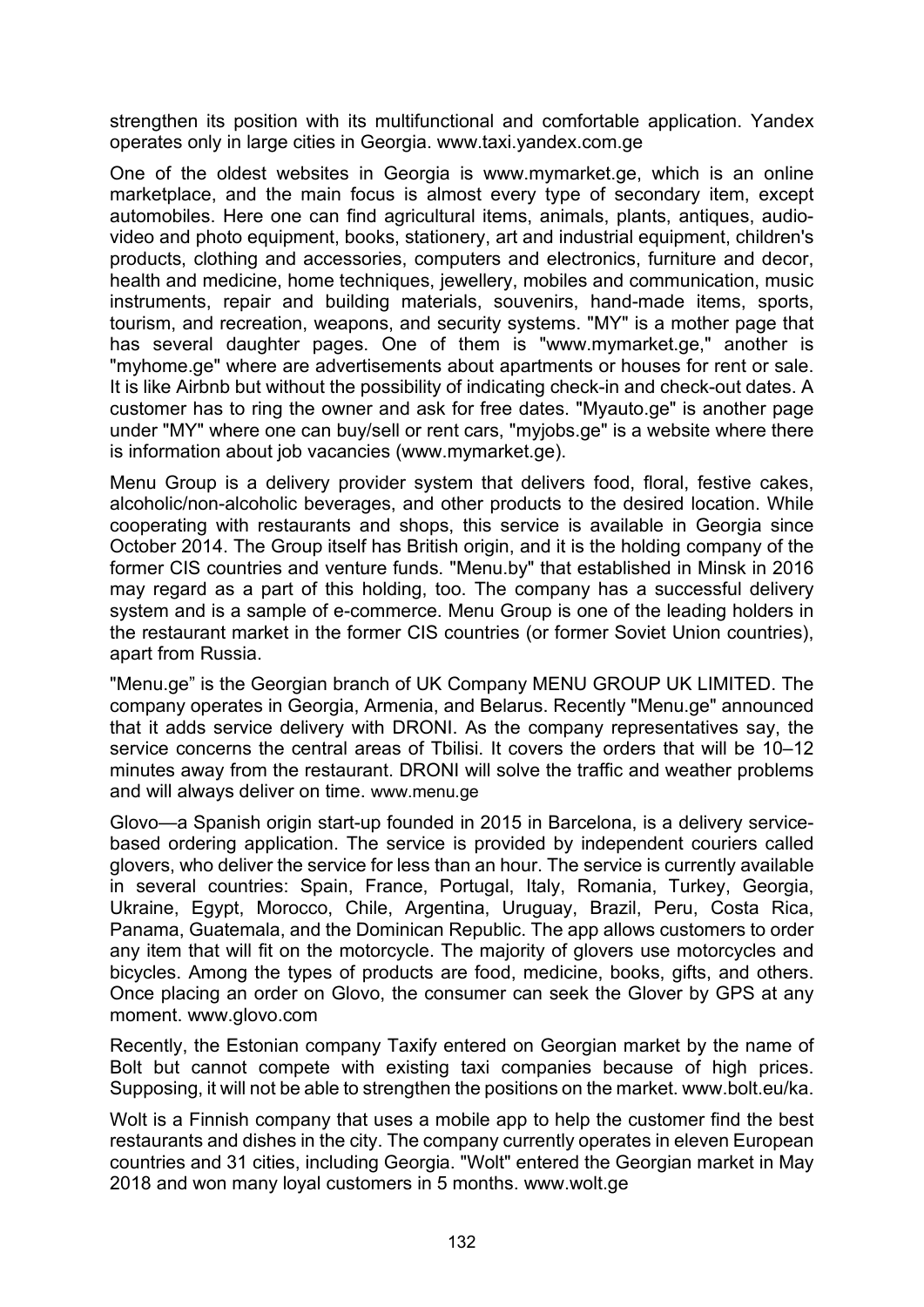## **Context**

Although there are no specific regulations, strategies, or mechanisms concerning the sustainable future development of sharing economy in Georgia, companies are operating on the Georgian market, which we consider as a part of sharing economy. Moreover, no private, public or academic researchers in Georgia are focused on the sharing economy as a research question. Accordingly, there are no valid market studies about the sharing economy. It is challenging to define leading market players, their shares, number of users and transactions.

In 2019 Galt and Taggart surveyed the Airbnb market of Tbilisi and presented some crucial figures in the report (Bochorishvili and Samkurashvilli 2019). Airbnb generated a market worth US\$ 23mln in 2018, which is 91% more than in 2017. The Airbnb market of Tbilisi is unregulated. It accounts for 11% of the accommodation market, similar to regulated cities share, which illustrates the growth potential of Tbilisi in the future.



#### **Figure 1. Airbnb Accommodation in Tbilisi (Part 1)**

Source: G&T Research, AirDna, Colliers International Note: Properties with no bookings are excluded

Source: Bochorishvili and Samkurashvilli (2019).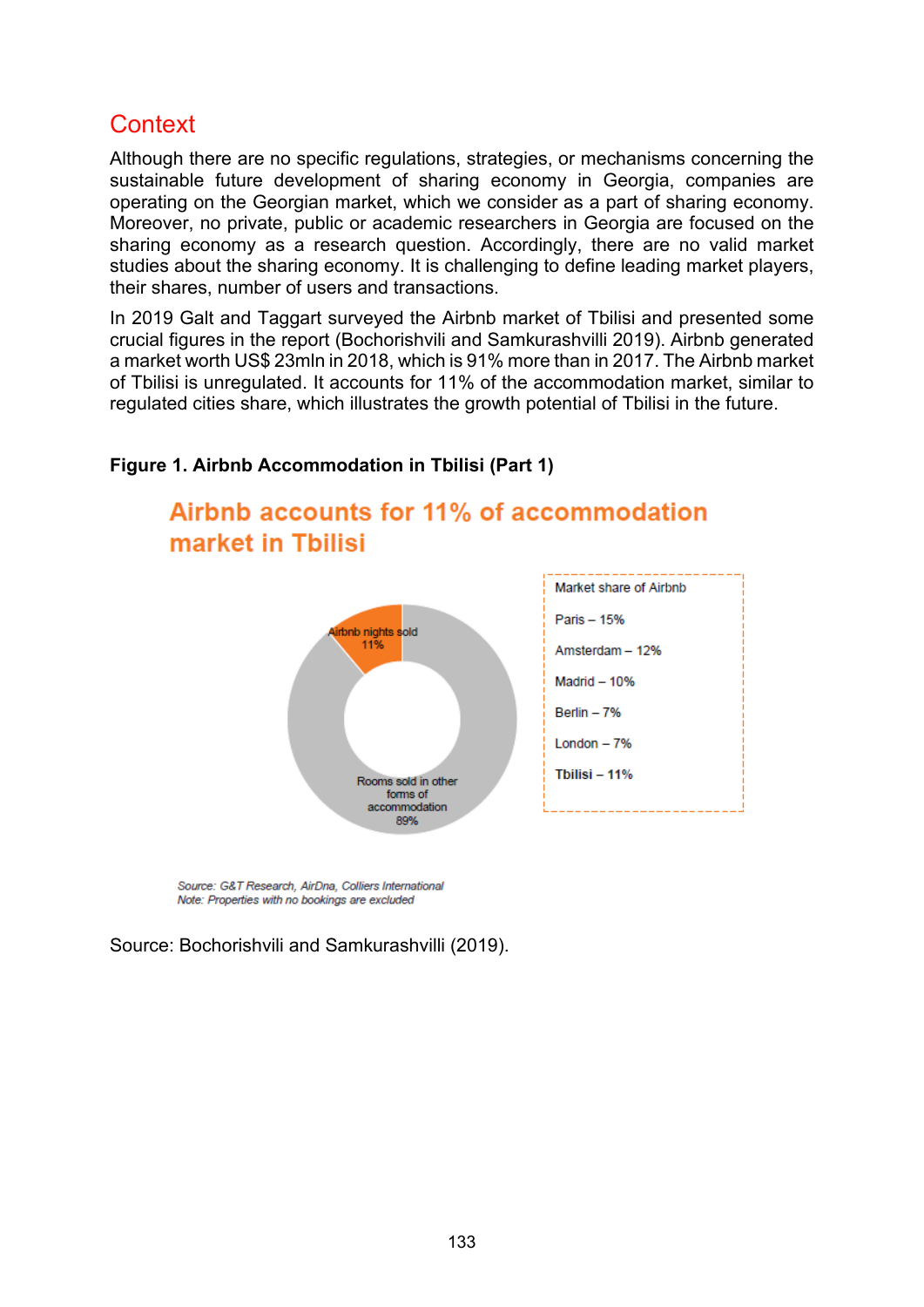

...making Tbilisi lowest income Airbnb market

#### **Figure 2. Airbnb Accommodation in Tbilisi (Part 2)**

among peers

Source: Bochorishvili and Samkurashvilli (2019).

Recently, the Timbro, which is a [free-market](https://en.wikipedia.org/wiki/Free_market) [think tank](https://en.wikipedia.org/wiki/Think_tank) and publishing company located in [Stockholm,](https://en.wikipedia.org/wiki/Stockholm) Sweden, presented the Sharing Economy Index, which is the first global index of the sharing economy. The index has been compiled using traffic volume data and scraped data and provides a unique insight into the driving factors behind the peer-to-peer economy. The index is compiled using traffic volume data and scraped data for services in 213 countries. In the ranking, Georgia is in 28th place after the United Kingdom (Bergh et al. 2018).

### **Development**

One of the most developed platforms of sharing economy in Georgia is real estate selling/buying, renting platforms. The next developed is taxi with applications. Recently appeared a car-sharing service in Tbilisi, too. Other platforms are like electronic businesses of books, food delivery, online lessons, information-sharing, mobile applications for tourists, job vacancy pages, second-hand items, and others.

All mentioned websites mainly operate in Tbilisi and large cities of Georgia; they almost do not work in rural spaces because both—the supplier and consumer prefer traditional and non-electronic ways of exchange. The approach refers to new, as well as to the second-hand items, while the only issue everyone agrees about is that the models of sharing economy have platforms on the web.

From 2019 by the initiative of Tbilisi City Hall, a business accelerator launched for small and medium business sectors. All companies that are registered or operated in Tbilisi have access to the "accelerator" for free working areas, consultations, financial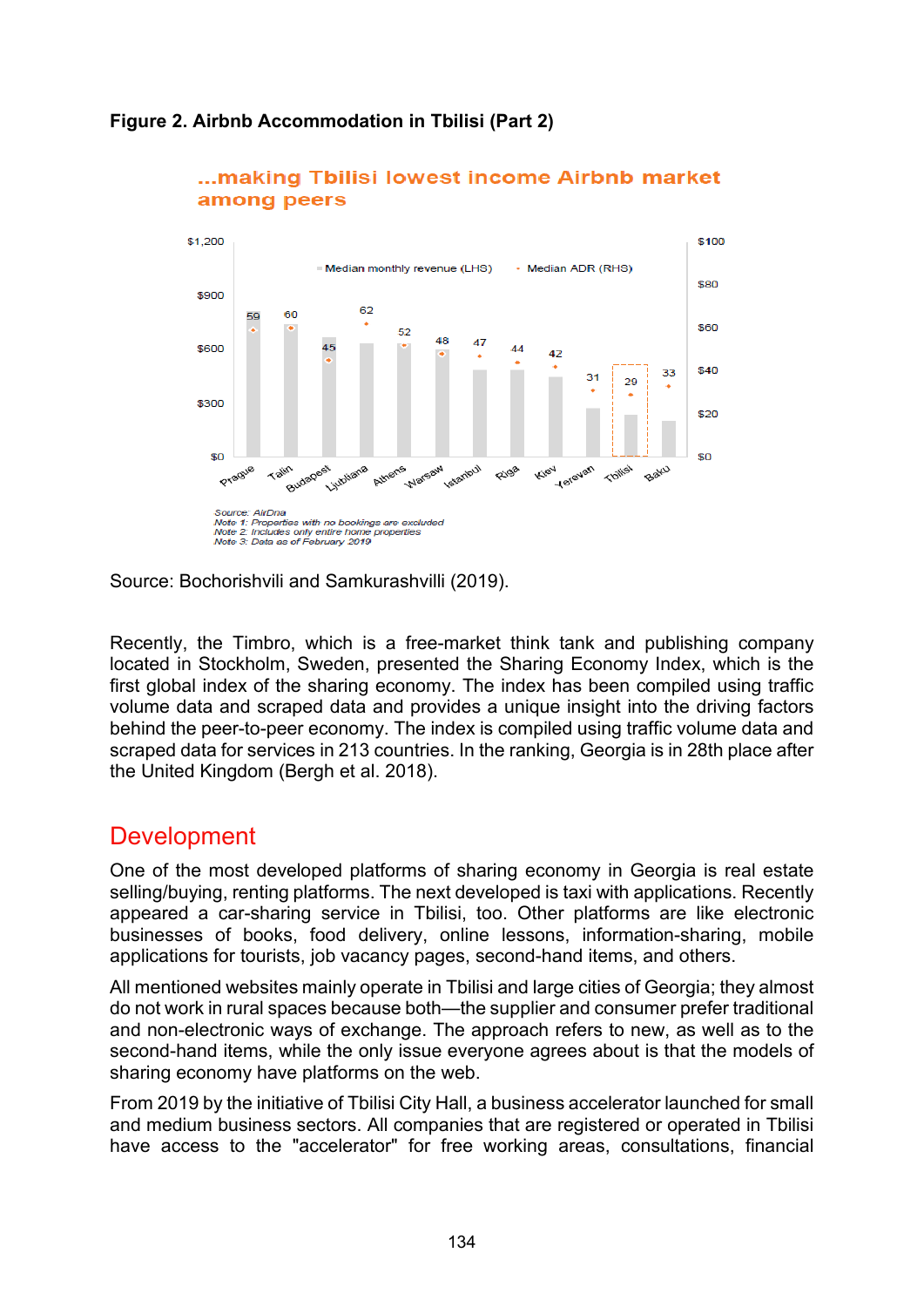statements, tax legislation, and human resources management, including legal and brand positioning issues.

If a person or a company registered in Tbilisi has an idea or wants to develop it, it can express on the web platform [www.spark.gov.ge.](http://www.spark.gov.ge/) After the registration, one will have the opportunity to use free workspaces, to consult with business experts, to use spaces for meetings, and to take consultations from mentors, also, to pass essential and free engaging training for their businesses.

The number of cars in Tbilisi has reached a critical maximum. In the city with a population of 1.2 mln, there are officially registered almost 500 000 automobiles, and by unofficial sources, nearly 700 000 cars are moving here (Tbilisi City Hall 2018). Also, according to several different calculations, there are at least 20,000 taxis in Tbilisi every day. The main reason for such an abundance of taxes is the problem of unemployment in the country; some people leave villages and move to the cities to take passengers and keep family expenses (Tax Licence 2018).

Although for many years now, there was no taxi licence in Georgia, and accordingly, the drivers were free of taxes. Recent legislative changes adopted by the Parliament of Georgia, Tbilisi City Hall and the City Council have guided rules for regulating taxis. Taxi reform obliged the drivers to get licences based on technical inspection of vehicles and other vital requirements. The improvement was positively assessed by the population, on the one hand, following safety standards, and on the other hand, by the revenue that will go to the local budget.

Implementation of ride-sharing projects will be very much appreciated, as it will reduce the number of automobiles, provide comfortable travelling, reduce the negative impact on the environment in terms of emissions, and at the same time, it will be affordable compared to the ordinary taxi fee. Taking into consideration the social conditions of Georgian citizens, it will be mutually beneficial; drivers will have additional income, and passengers will have cheap travelling, too.

FLOOW2 is a platform that will appear in Georgia soon, thanks to the company "Alliance Group Holding." Recently businesses have started to share their assets in Georgia; for example, construction companies are renting out daily equipment, rent offices, and other assets. FLOOW2 will bring all this up, and the user will be able to find the desired asset safely and transparently in a single space.

### **Issues**

However, it is worth noting that historically Georgians were helping each other without any fee. They share things in the neighbourhood and not only. The mentality of the citizens inside the country direct towards doing something unselfishly. They could take someone from someplace to another without charges. So, it is very complicated for a person to take his colleague to the place near his house and take money from him, even if it is vital for both parties.

Another problem of developing a sharing economy in Georgia is legislation. There are no precise frames not only for sharing platforms but also for consumer rights protection. Paradoxically, Consumer Protection Act was repealed in 2012. The consumers in Georgia are left vulnerable to misadventure and problems. So, they need more caution and attention. They try to less deal with second-hand p2p markets than official businesses.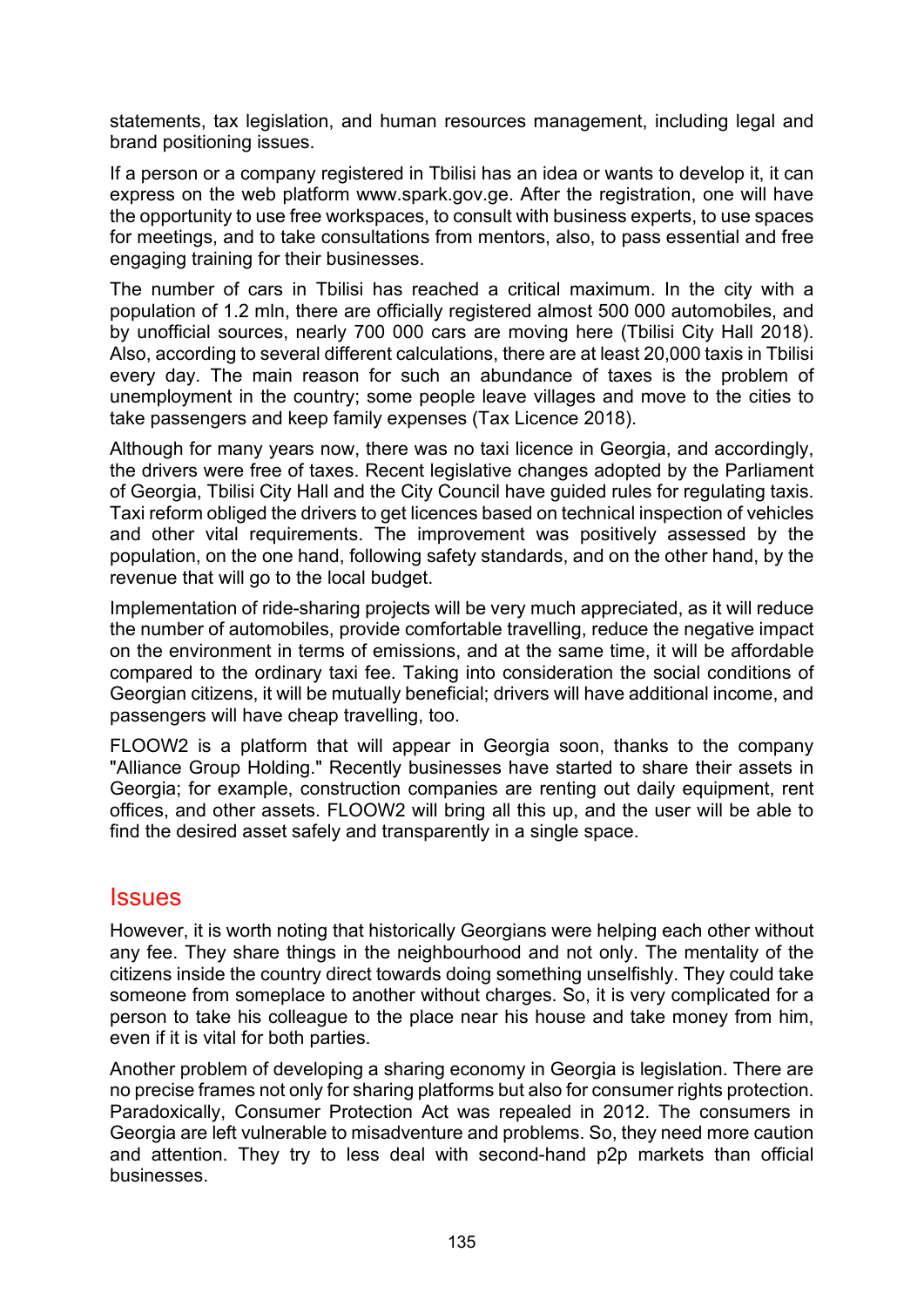The concept of tenancy, the subject, the form, and rights of parties, contract termination basis and others are determined under the law. Besides rental, the Civil Code defines lease, requests, borrowing, recruitment ("Civil Code of Georgia" n.d.) The income from a rented car in Georgia is illegal and contributes to the shadow economy. Under the law, the property owner has to pay taxes for the income which he received from a rental property. However, unfortunately, property owners often avoid paying taxes ("Tax Code of Georgia" n.d.). In most cases, citizens are not recognised, and they are under secret agreements. Encouraging a sharing economy will bring out unfavourable results without improving legislation.

As for transferring passengers, it is regulated under the law, which allows transferring seven people without special permission. In this case, a citizen can take passengers in his car. However, taxi drivers are obliged to have a licence (Georgian Law of Transport n.d.). The legislation mentioned above is generally not explicitly directed to the sharing economy, although it still has to be developed before new and preliminary regulations will be written in terms of a sharing economy.

The next issue is awareness and promotion. There are no associations or development agencies for sharing economy; even private researchers at universities and research institutes do not have focused on it, yet.

### Other Major Players

One of the other major players for the maintenance and support of sharing economy development through ride-sharing is the Georgian Alliance for Safe Roads. The Alliance is a member of the Global Alliance of NGOs for Road Safety. It aims to save lives, reduce injuries and suffering due to road traffic accidents in Georgia and supports the initiatives for safe riding. The Alliance provides sharing of international experience to Georgia with objectives to advocate for feasible regulatory and other solutions.

Another player is the Consumer Rights Federation—a non-government organization that aims to identify the violations of consumer rights and lobby the legislation changes. It is a paradox, but in Georgia, the Consumer Protection Act was repealed in 2012. The project of the action was initiated two or three times so far but was not adopted by the Parliament of Georgia yet. Presently, consumers in Georgia are vulnerable to problems. In order to the proper operation of the customer market, consumers need to be able to choose and receive the products they want and need. As a minimum, a consumer has a right to receive correct and precise information about the characteristics of a product or service. Moreover, defective products should be repaired free of charge, or reimbursed, certainly.

It is worth mentioning that Georgian National Real Estate Association operates in Georgia, which is a member of the Realtor Association of the USA and cares for the real estate market development of Georgia. The aim of the association is to improve services and to offer the most flexible platform for customers that will make the Georgian real estate market more stable and reliable. The association is working on a code of ethics that the Association of Realtors pays special attention to, as its primary goal is to protect the rights of consumers.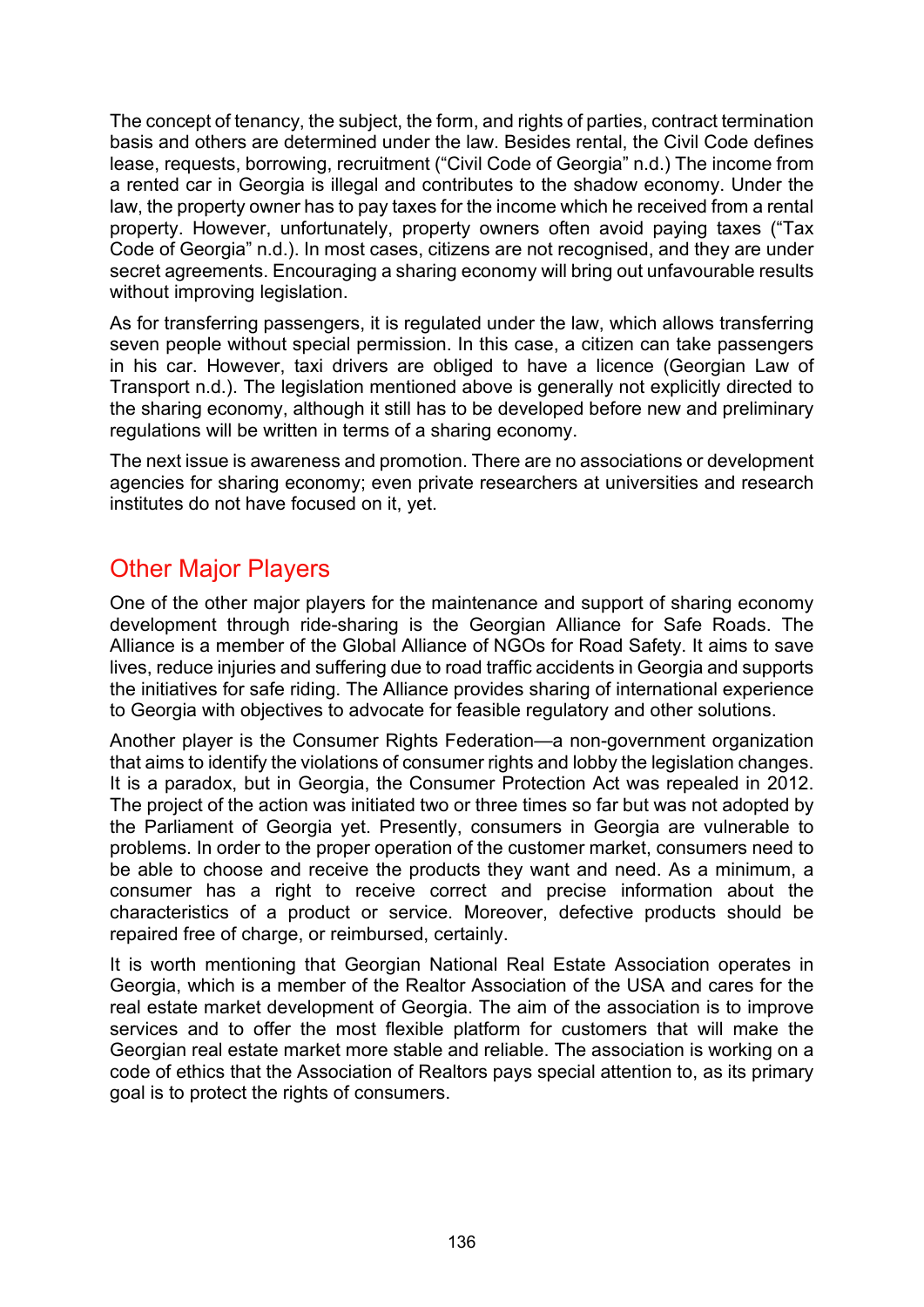### Future Directions of Research

As for the future directions of research, it seems that examples of the sharing economy activities take place in the Georgian market, but it has no particular name and is not under the umbrella of the sharing economy. So, the market size, shares of players and the dynamics of market development, as well as the growth tendencies/prognoses, is crucial to be studied precisely near future.

### **Summary**

As a summary, although examples of the sharing economy have existed in Georgia for a long time, the definition of the term, as well as other legislative and conceptual directions, has not been outlined and planned. However, awareness of the word "sharing economy" appeared recently and did not get actuality yet. Accordingly, raising awareness of the sharing economy is crucial at this stage. The issue has not yet been focused on by researchers, either academic or practice professionals. Subsequently, there is extremely little information accessible about the market.

Taking under consideration the behavioural characteristics of Georgians, while they do not like to make money from acquaintances and prefer to serve or lend without charges, rapid development is not expected. However, Georgia is a low income, developing country, and access to the product/services at lower than market prices is probably essential.

About the concept of sharing economy development and its legislative frames, it is better to speak in the future. Because without legislative frames, existing market players seem to function chaotically. Presently, consumers in Georgia are vulnerable to consuming/service problems. In order to operate the customer market properly, as a minimum, the consumer needs to be able to choose and receive the products they want and need.

However, the market is evolving; the establishment of initiative groups and future support is needed. First of all, a legislative framework should be created, which on the one hand, will encourage the parties to feel more secure and involve in the sharing economy actions, and on the other hand, will prevent the formation of a shadow economy in the country, as well as the sharing economic benefits, will be highlighted.

Using the sharing economy model is inevitable in the modern world. Probably for the next few years, sharing economy will pay more attention, and society will prefer borrowing instead of buying.

### References

Bergh, A., Funcke, A., and Wernberg, J. (2018). *Timbro Sharing Economy Index*, 1– 42.

www.ifn.se/storage/ma/ee4fab0d048c49ba90ac86b771e3f560/a6a84ca160f041d4 93c984f70ba19eb6/pdf/A593B12363083762E1600AFDA4C1FBC67E5DD62D/201 8 Bergh Funcke Wernberg-Timbro Sharing Economy Index.pdf?MediaArchive\_ForceDownload=True

Bochorishvili, E., and Samkurashvilli, K. (2019). *Tbilisi Airbnb Market Outlook*. Tbilisi. *Civil Code of Georgia*. (n.d.).